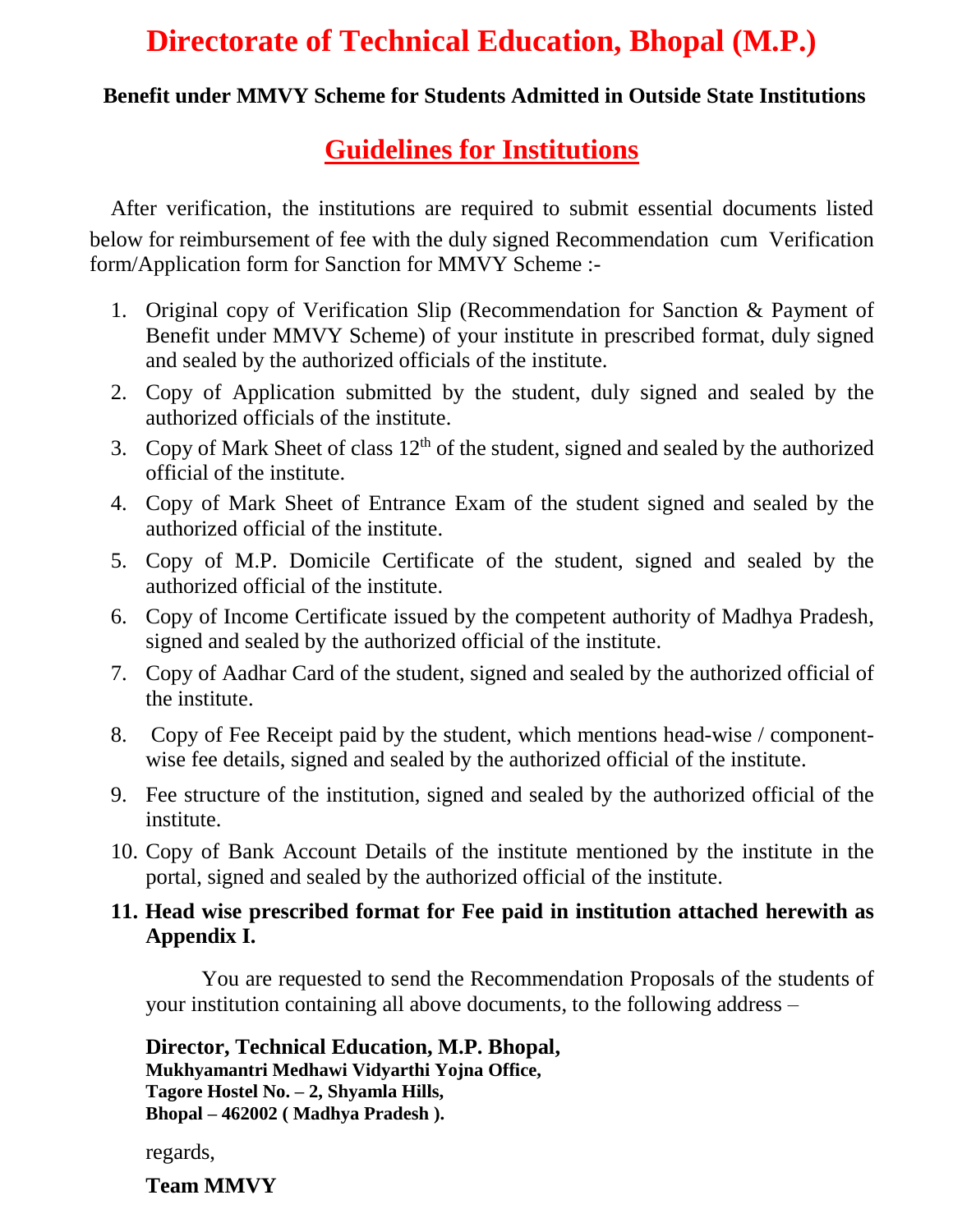### **Appendix I DIRECTORATE OF TECHNICAL EDUCATION, MADHYA PRADESH,**

#### **BHOPAL**

#### **MUKHYA MANTRI MEDHAVI VIDYARTHI YOJNA**

#### **REIMBURSEMENT FORM FOR FURNISHING FEE DETAILS PAID BY STUDENT IN INSTITUTIOIN**

|--|--|

### **ACADEMIC YEAR………………………………. FEE PAID (SEMESTER / YEAR WISE)…………………………**

- 
- **.** STUDENT'S NAME ………………………………. 2. FATHER'S NAME …………………………………………………
- 3. APPLICANT UNIQUE ID …………………… 4. APPLICATION NUMBER ……………………………….
- 
- 5. HEAD WISE FEE DETAILS OF STUDENT. (Admission fee, tuition fee, etc.)

| S. No                   | <b>Heads / Particulars</b>      | FEES PAYABLE BY STUDENTS (A) |
|-------------------------|---------------------------------|------------------------------|
| 1                       | Admission Fee                   |                              |
| $\overline{2}$          | <b>Tuition Fee</b>              |                              |
| 3                       | <b>Registration/Enrolment</b>   |                              |
| $\overline{\mathbf{4}}$ | Campus Development              |                              |
| 5                       | Examination                     |                              |
| 6                       | Identity Card                   |                              |
| $\overline{7}$          | Placement Fee                   |                              |
| 8                       | Students' Welfare Fund          |                              |
| 9                       | Institute Caution Money         |                              |
| 9                       | Students Amenities Subscription |                              |
| 10                      | Library Caution Money           |                              |
| 10                      | Fan/Electric/Water Charges      |                              |
| 11                      | Hostel Caution Money            |                              |
| 11                      | Hostel Development Fund         |                              |
| 12                      | Hostel Seat Rent                |                              |
| 13                      | Gymkhana Fee                    |                              |
| 14                      | <b>Festival Fee</b>             |                              |
| 15                      | Medical Fee                     |                              |
| 16                      | Thesis / Research Development   |                              |
| 17                      | Orientation Overhead            |                              |
| 18                      | Institute Day/Convocation       |                              |
| 19                      | Publication                     |                              |
| 20                      | Insurance                       |                              |
| 21                      | Alumni membership               |                              |
| 22                      | Library Fee                     |                              |
| 23                      | Computer Lab Fee                |                              |
| 24                      | Hostel Admission                |                              |
| 25                      | Hostel Establishment            |                              |
| 26                      | Caution Money                   |                              |
| $27\,$                  | Development Fee                 |                              |
| 28                      | Sport / Creative                |                              |
| 29                      | Any Other                       |                              |
|                         | <b>Total</b>                    |                              |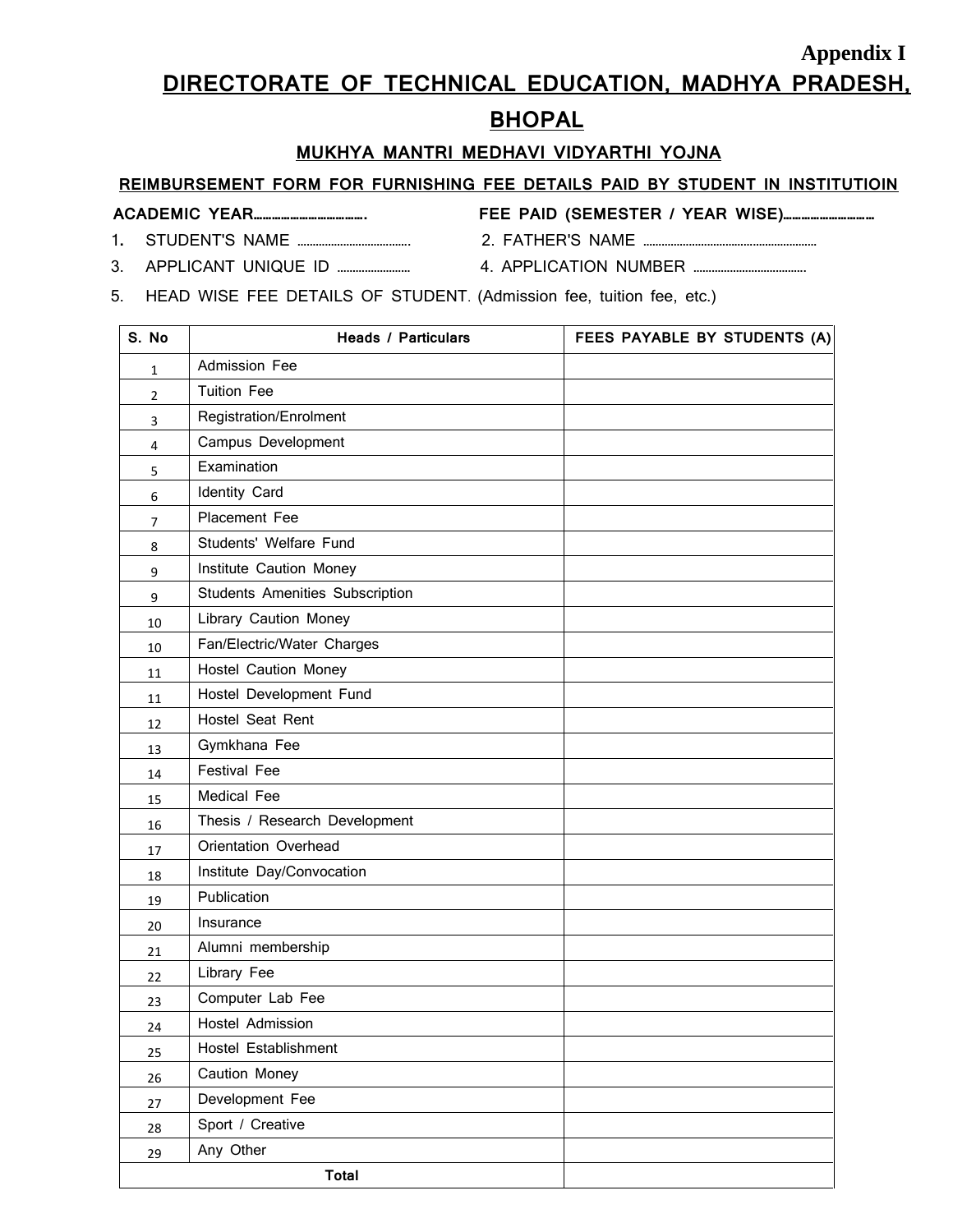Applicant Unique ID………………….

**6.** WHETHER THE STUDENT IS TAKING BENEFIT OF ANY OTHER GOVT. SCHEME (YES/NO)…………….. IF YES, PLEASE SPECIFY THE DETAILS.

| S No. | <b>Heads / Particulars</b> | AMOUNT REFUNDABLE TO<br><b>STUDENTS UNDER OTHER</b><br><b>GOVT. SCHEME (B)</b> |
|-------|----------------------------|--------------------------------------------------------------------------------|
| I.    | Admission Fee              |                                                                                |
| П.    | Identity Card              |                                                                                |
| Ш.    | Students' Welfare Fund     |                                                                                |
| IV.   | <b>Placement Fee</b>       |                                                                                |
| V.    | Publication                |                                                                                |
|       | <b>Total</b>               |                                                                                |

**7.** HEAD WISE DEDUCTABLE AMOUNT PAID IN EXCESS IN PREVIOUS YEAR / SEMESTER UNDER MUKHYA MANTRI MEDHAVI VIDYARTHI YOJNA OF GOVT. OF M.P. (if any.)

| S No. | <b>Heads / Particulars</b> | <b>DEDUCTABLE AMOUNT</b><br>UNDER MMVY (C) |
|-------|----------------------------|--------------------------------------------|
| I.    | Admission Fee              |                                            |
| ΙΙ.   | Identity Card              |                                            |
| Ш.    | Students' Welfare Fund     |                                            |
| IV.   | Placement Fee              |                                            |
| V.    | Publication                |                                            |
|       | <b>Total</b>               |                                            |

**8.** NET PAYABLE AMOUNT TO STUDENT FOR CURRENT YEAR / SEMESTER UNDER MUKHYA MANTRI MEDHAVI VIDYARTHI YOJNA OF GOVT. OF M.P. (A-B-C)

Amount in Figures Rs. ………………………………………… Amount in Words …………………………………………………….

**NOTE : Please enclose the head wise fee receipt paid by the student.**